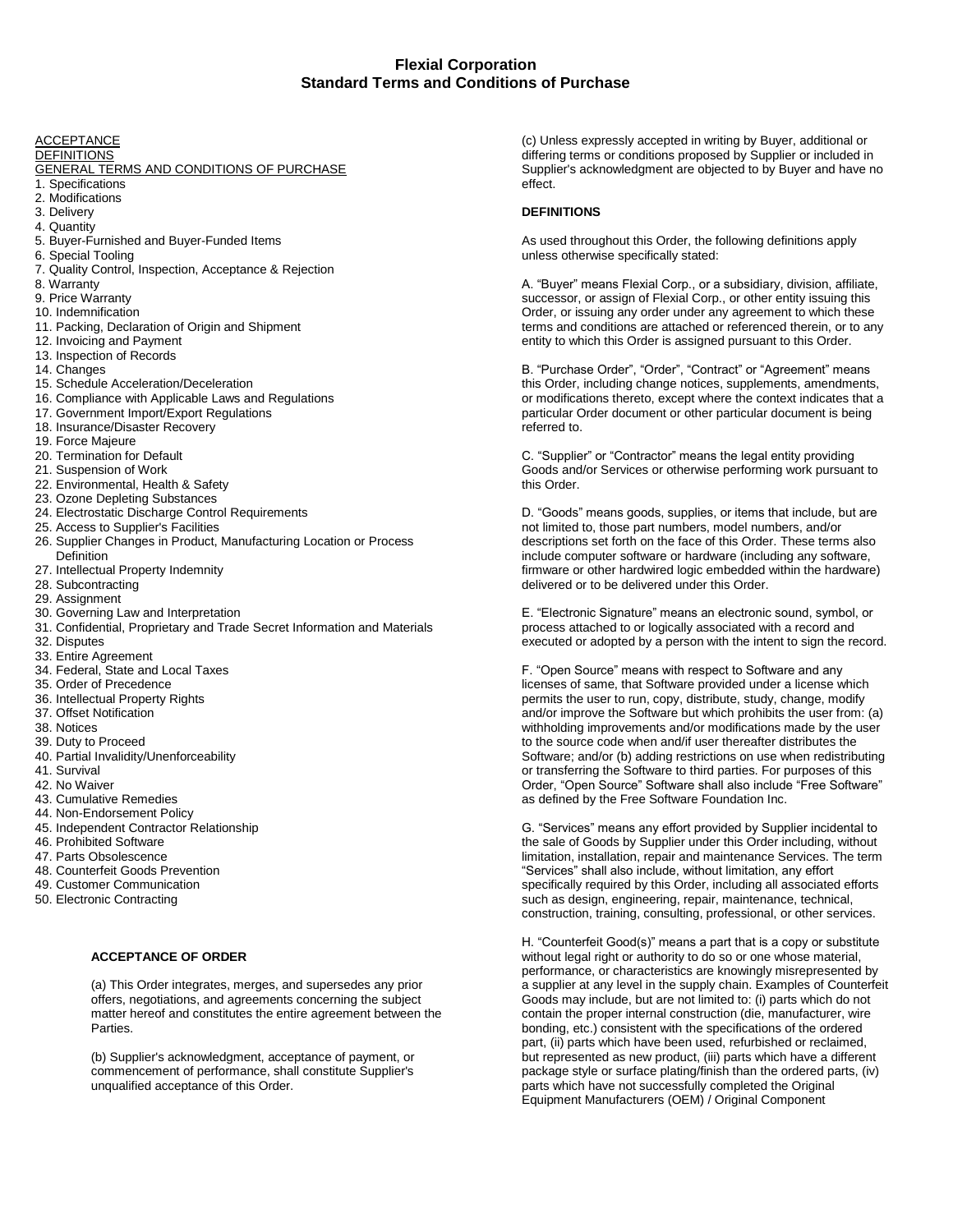Manufacturer's (OCM) full production and test flow, but are represented as completed product, (v) parts sold as up-screened parts, which have not successfully completed up-screening, or (vi) parts sold with modified labeling or markings intended to misrepresent the part's form, fit, function, grade or manufacturing date.

## **GENERAL TERMS AND CONDITIONS OF PURCHASE**

## 1. Specifications

Supplier shall comply with all specifications stated in this Order and contained in Supplier's product literature or proposal to the extent consistent with this Order.

# 2. Modifications

This Order shall not be modified by or interpreted by reference to any course of dealing or usage of trade and shall not be modified by any course of performance. No modification of this Order shall be effective unless in writing and signed by an authorized representative of both Buyer and Supplier.

## 3. Delivery

Supplier's timely performance is critical to the success of this Order. Supplier will make deliveries strictly in accordance with the delivery schedule. If the Supplier suspects or determines that deliveries will not be made on time, the Supplier will advise Buyer of the possible delay, the cause, and the proposed recovery schedule as soon as possible, and shall continue to notify Buyer's Purchasing Representative of any material change in the situation. In the event of such notification or of an actual failure by Supplier to comply with the delivery or completion schedules, Buyer may, in addition to all other remedies, require Supplier, at Supplier's expense, to ship goods via air freight or expedited routing to avoid or minimize delay. Buyer reserves the right, at its sole discretion, to return, or delay payment, for any Goods which are received fifteen (15) days early to the terms of the Order.

# 4. Quantity

The quantities specified for delivery on this Order are the only quantities required by the Buyer. Therefore, if Supplier delivers quantities in excess of those specified in this Order, the Buyer shall not be required to make any payment for the excess goods and, at the Buyer's election, may keep or return the excess goods at Supplier's risk and expense.

# 5. Buyer-Furnished and Buyer-Funded Items

(a) All materials, tooling, equipment, and parts for repair or service that Buyer is required to furnish to Supplier under the provisions of this Order (hereinafter "Buyer-Furnished Items") shall be delivered in sufficient time to enable Supplier to meet its delivery schedule. Buyer shall have no liability to Supplier by reason of any delay in delivery of, or failure to deliver, such Buyer-Furnished Items. If such Buyer-Furnished Items are not delivered to Supplier in sufficient time, Supplier's sole remedy shall be that the resultant delay of Supplier in delivering to Buyer shall be excusable in accordance with Article 19, "Force Majeure".

(b) Title to any Buyer-Furnished Items shall remain with Buyer or Buyer's customer as the case may be.

(c) Title to all tooling, test equipment and material identified as a separate line item under this Order and fabricated or acquired by Supplier under this Order shall vest in Buyer upon any payment for such items (hereinafter "Buyer-Funded Items").

(d) Any Buyer-Furnished Items and any Buyer-Funded Items shall be used only for and in the performance of this Order unless otherwise directed by Buyer in writing.

(e) Upon completion or termination of this Order, any Buyer-Furnished Items and any Buyer-Funded Items shall be dispositioned in accordance with instructions from Buyer.

(f) Supplier agrees, as a condition of this Order, that it will: (i) properly mark/label, identify and segregate any and all Buyer-Furnished Items and Buyer-Funded Items in connection with this Order in such fashion as to clearly identify such items as being the property of Buyer or Buyer's customer as the case may be, at all stages of its possession by Supplier; (ii) prevent the commingling of Buyer-Furnished Items and Buyer-Funded Items with other material in the Supplier's possession except in accordance with applicable Buyer specifications or Buyer's written approval; and (iii) assume responsibility for risk of loss or damage with respect to any Buyer-Furnished Items and Buyer-Funded Items at all times while it is in the custody, care, or control of Supplier, including Supplier's suppliers, and while in the hands of carriers with responsibility for such materials; and (iv) shall be responsible to provide confirmation of the foregoing as requested by Buyer.

(g) Supplier will maintain a policy or policies of insurance covering all property on Supplier's premises owned by Buyer against loss or damage. A certificate verifying such insurance will be submitted by Supplier to Buyer on request.

(h) Supplier, upon request, will provide a schedule of all quantities on hand of Buyer-Furnished Items and Buyer-Funded Items. Supplier will be accountable for all quantities provided and financially liable for all damages or unaccounted Buyer-Furnished Items and Buyer-Funded Items, unless specifically agreed upon in writing by the Buyer and provided for in this Order.

(i) When Buyer provides Buyer-Furnished Items for the manufacture of parts or assemblies, Supplier shall not substitute material from any other source nor shall Supplier or its subcontractors alter the Buyer-Furnished Item's physical or chemical properties except in accordance with applicable Buyer specifications or with Buyer's written approval.

(j) Supplier agrees not to reverse engineer, copy or duplicate any Buyer-Funded Items, special tooling or special test equipment for any purpose other than performance of this or other Orders for Buyer. Supplier warrants and affirms that it has not used, transferred to any person, firm or corporation, copies or duplicated any such Buyer-Funded Items, special tooling or special test equipment acquired or fabricated under any previous Order for the development or production of particular Goods or parts, or the performance of particular Services required under this Order, for any purpose other than performance of orders for Buyer.

(k) Buyer shall have the right to audit all pertinent books and records of Supplier, and to make reasonable inspection of Supplier's premises, in order to verify compliance hereof. Buyer shall be entitled to commence such audit no later than five (5) days after Buyer notifies Supplier.

#### 6. Special Tooling

Unless otherwise specified in this Order, the price includes the cost of gauges, jigs, fixtures, dies, molds, tools, patterns, and similar items of special tooling that may be manufactured or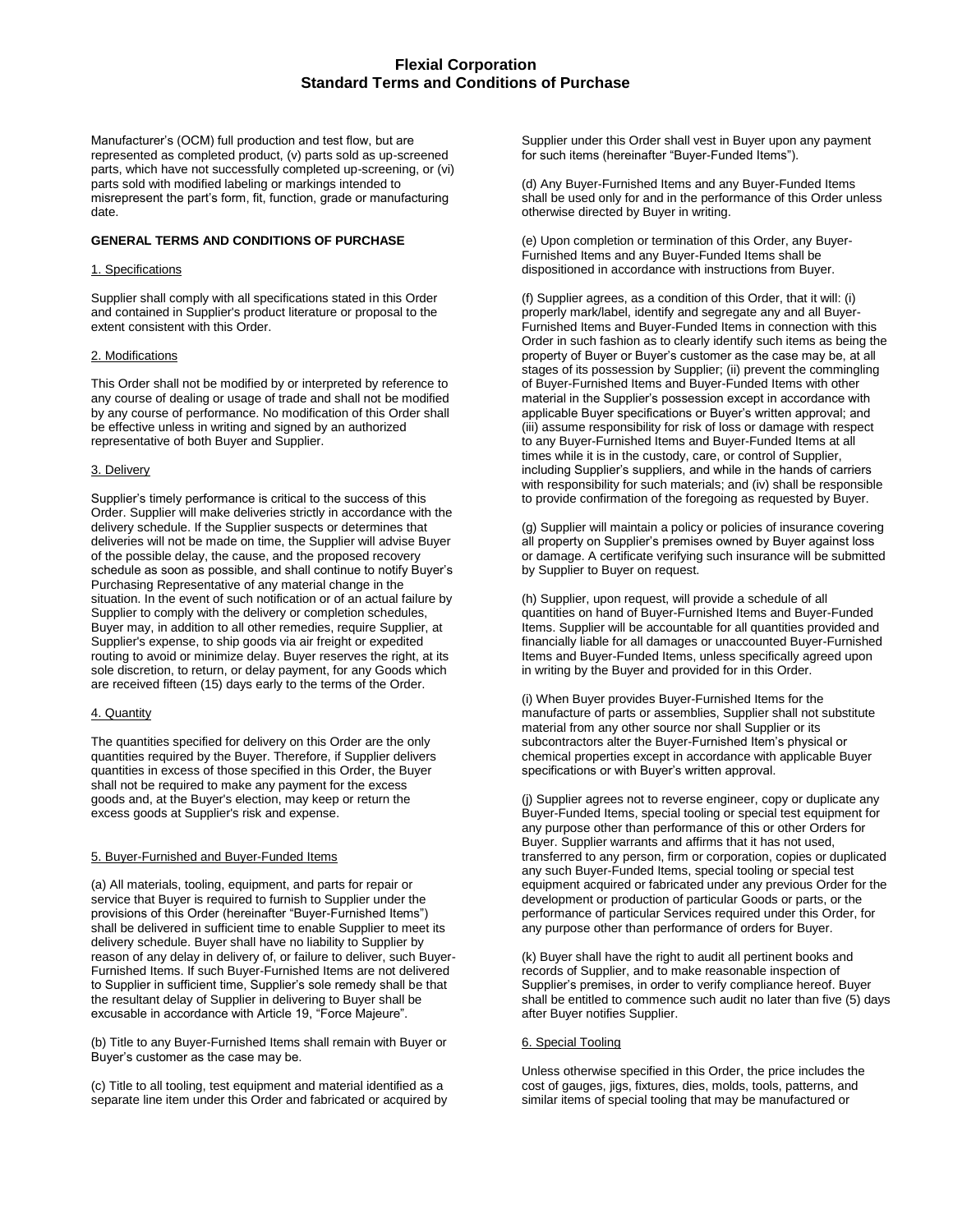acquired by Supplier for use in the manufacture, fabrication, or assembly of the goods called for herein, and unless otherwise specified herein, title to such special tooling will remain in Buyer.

## 7. Quality Control, Inspection, Acceptance & Rejection

(a) Supplier shall provide and maintain, without additional charge to Buyer, an inspection system that complies with all specifications stated in this Order, and, in the absence of such specifications, Supplier shall be required to provide and maintain without additional charge to Buyer, an inspection system, which is acceptable to Buyer and, if applicable, Buyer's customer.

(b) Supplier shall tender to Buyer for acceptance only Goods that have been inspected in accordance with the appropriate inspection system and have been found by Supplier to be in conformity with all requirements of this Order.

(c) As part of the inspection system, Supplier shall prepare records evidencing all inspections made under the system and the outcome of such inspections. These records shall be complete and made available to Buyer during performance of this Order and for as long afterward as required by this Order or applicable laws and regulations, but in no event shall such period expire prior to: (i) seven (7) years after final payment; or (ii) final resolution of any dispute involving the Goods delivered hereunder, whichever is later.

(d) Buyer may perform reviews and evaluations as reasonably necessary to ascertain compliance with this Article. Such reviews and evaluations shall be conducted in a manner that will not unduly delay work under this Order. Further, it is recognized that despite such reviews, Supplier controls the day-to-day production, delivery and associated documentation of its work, and therefore, Buyer's right of review, whether exercised or not, does not release Supplier of any of its obligations of testing, inspection, quality control and associated documentation.

(e) Buyer and Buyer's customer shall have the right to inspect and test the material and workmanship of all Goods at all places and times including, when practicable, during the period of manufacture or provision of Services. If any such inspection or test is made on the premises of Supplier, Supplier shall furnish, without additional charge to any such party(ies) all reasonable facilities and assistance for the safe and convenient performance of the inspection or test.

(f) Buyer shall accept or reject Goods within thirty (30) calendar days after delivery, unless otherwise provided in the Order. Buyer's failure to inspect and accept or reject the Goods shall not relieve the Supplier from responsibility, nor impose liability on Buyer, for nonconforming Goods. Title of the Goods shall transfer upon Buyer acceptance.

(g) Inspections and tests by Buyer do not relieve the Supplier of responsibility for defects or other failures to meet Order requirements discovered before acceptance. Buyer's acceptance also does not relieve Supplier of responsibility for latent defects, fraud, gross mistakes amounting to fraud, or as otherwise provided in this Order.

(h) Buyer, in addition to any other rights and remedies provided by law, or under other provisions of this Order, shall have the right to require the Supplier:

(i) at no increase in Order price, to correct or replace the defective or nonconforming Goods at the original point of delivery or at the Supplier's plant at the election of Buyer's Authorized

Procurement Representative, and in accordance with a reasonable delivery schedule as may be agreed upon between the Supplier and Buyer's Authorized Procurement Representative; provided, that Buyer's Authorized Procurement Representative may require a reduction in Order price if the Supplier fails to meet such delivery schedule; or

(ii) within a reasonable time after receipt by the Supplier of notice of defects or nonconformance, to repay such portion of the Order as is equitable under the circumstances if Buyer's Authorized Procurement Representative elects not to require correction or replacement. When Goods are returned to the Supplier, the Supplier shall bear the transportation cost from the original point of delivery to the Supplier's plant and return to the original point when that point is not the Supplier's plant. If the Supplier fails to perform or act as required in paragraph (h)(i) or (h)(ii) of this clause and does not cure such failure within a period of 10 days (or such longer period as Buyer's Authorized Procurement Representative may authorize in writing) after receipt of notice from Buyer's Authorized Procurement Representative specifying such failure, Buyer shall have the right by contract or otherwise to replace or correct such Goods and charge to the Supplier the cost occasioned Buyer thereby.

(i) Supplier will not redeliver corrected or rejected Goods without disclosing the former rejection or requirement for correction. Supplier will disclose any corrective action taken. Repair, replacement and other correction and redelivery will be completed within the original delivery schedule or such later time as Buyer's authorized Purchasing Department Representative may reasonably direct.

(j) Buyer's rights under this Section shall be in addition to and shall not be deemed to diminish its rights under this Order including the section hereof entitled "Warranty" or under any other warranties, express or implied, provided by Supplier.

# 8. Warranty

(a) Supplier warrants that, for a period of twenty-four (24) months from acceptance, all Goods or Services furnished under this Order will conform to all specifications and requirements of this Order, be free from defects in materials and workmanship and be free from all liens and encumbrances . To the extent Goods are not manufactured pursuant to detailed designs and specifications furnished by Buyer, the Goods will be free from design and specification defects. This warranty will survive inspection, test, acceptance and payment for the Goods or Services, will run to Buyer and its successors, assigns and customers and will begin after Buyer's acceptance of the Goods or Services.

(b) Buyer may, at its option, either: (i) return the Goods for credit or refund, or (ii) require prompt correction or replacement of the defective or non-conforming Goods or Services. The return to Supplier of defective or nonconforming Goods and redelivery to Buyer of corrected or replaced Goods will be at Supplier's expense.

(c) Regardless of whether the parties disagree about the existence of a breach of this warranty, Supplier will promptly comply with Buyer's direction to: (i) repair, rework, re-perform or replace the Goods or Services, or (ii) furnish any materials, parts and instructions required for Buyer to successfully correct the defect or nonconformance or have it corrected at Supplier's expense. If Buyer later determines that Supplier did not breach this warranty, future payments will be adjusted for actual costs incurred by Supplier.

### 9. Price Warranty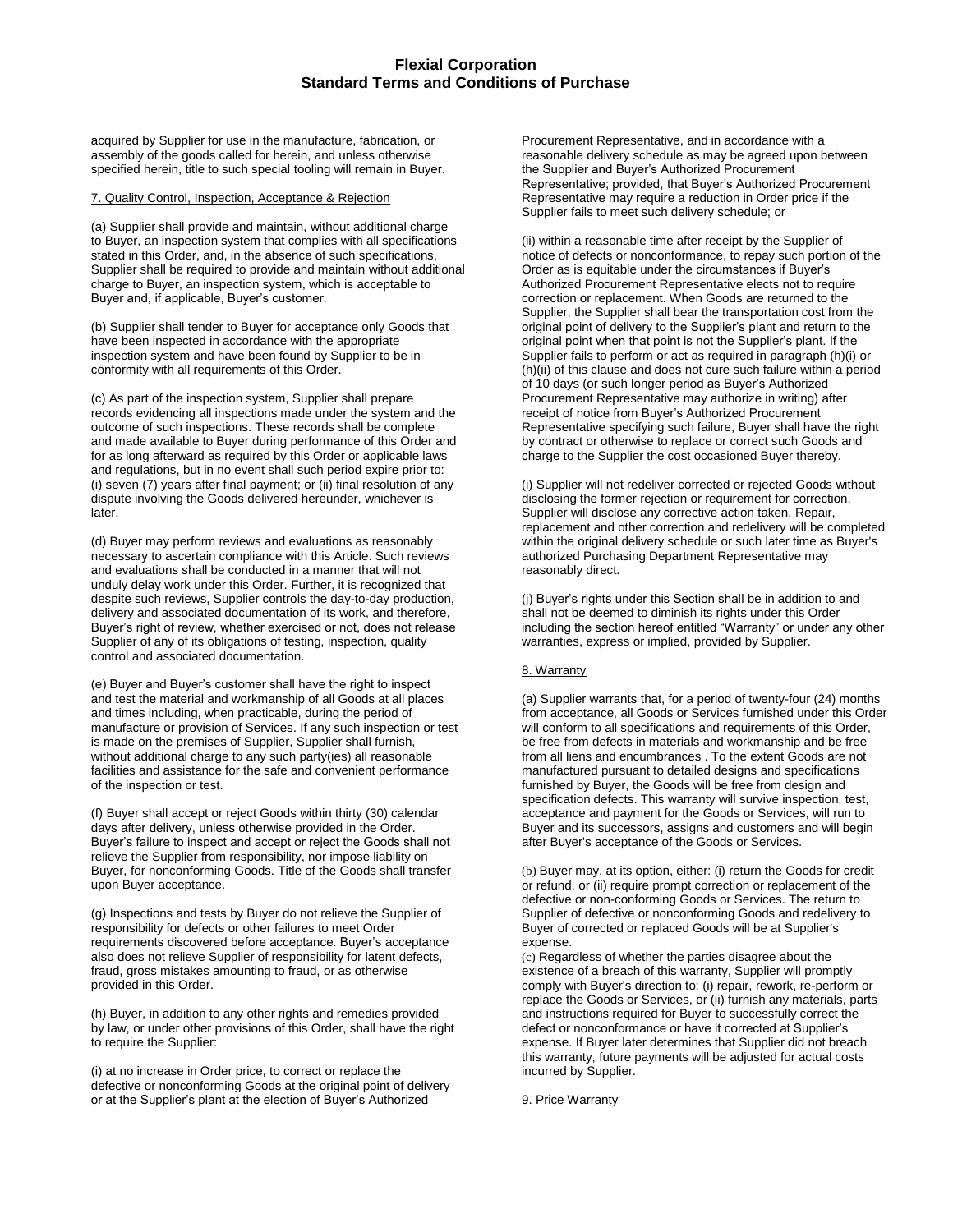Supplier warrants that the prices for the Goods sold or Services provided to Buyer hereunder are not more than those currently extended to any other customer for the same or similar Goods or Services in similar quantities. In the event Supplier reduces its price for such Goods or Services during the term of this order, Supplier agrees to reduce the prices hereof correspondingly.

## 10. Indemnification

(a) Supplier covenants and agrees to indemnify, protect, hold harmless and defend Buyer, its officers, directors, employees, agents and successors and assigns ("Indemnified Person(s)") from any and every liability, claim of liability, allegation, judgment, cost, expense, reasonable attorney's fees, cause of action, loss, or damage whatsoever, including, without limitation, death or injury to any person or damage to any property, resulting from or arising out of Supplier's performance under this Order, howsoever arising, including, without limitation, by reason of negligence, breach of warranty, defect in design, material, workmanship or Service, or strict liability, unless caused by the sole negligence of the Indemnified Person. In the event Buyer should bring an action for enforcement of this indemnification provision, Supplier agrees that Buyer shall be entitled to be awarded its reasonable attorneys' fees and costs if Buyer prevails in such proceeding.

(b) Supplier agrees, in any instance where any claims, suits, actions or legal proceedings, are brought against the Supplier and in any way affect Buyer's interests under this Order or otherwise, that:

(i) Supplier shall notify Buyer in a timely manner (not to exceed five (5) business days) after learning of any actual or threatened claims, suits, actions or legal proceedings, and shall not at any time consummate any settlement or admit to any liability on the part of Buyer without Buyer's prior written consent;

(ii) Without releasing any obligation, liability or undertaking of Supplier to indemnify Buyer hereunder, Buyer shall have the right to:

(1) Cooperate in the defense of such claim; or

(2) With permission of the court, intervene in any such action; or

(3) Supersede Supplier in the defense of any such claim.

### 11. Packing, Declaration of Origin, And Shipment

(a) Unless otherwise specified, Goods will be suitably packed for their protection during transportation and shipped via the lowest cost means that are otherwise appropriate for the Goods in accordance with the requirements of common carriers. Supplier is responsible for contacting Buyer to resolve any questions regarding proper packing or shipment under this Order. (b) Goods covered by this Agreement shall be shipped in accordance with ICC Incoterms, 2010 Edition. Unless otherwise specified on the face of the Order, the applicable shipping and delivery Incoterms will be FCA (named place). Title of the Goods shall transfer upon Buyer acceptance.

(c) Supplier will describe Goods in bills of lading in accordance with current national mode of freight or uniform freight classification, whichever is applicable. Buyer's Order number, symbols, and identification numbers must be plainly marked on all packages, bills of lading and shipping orders. Supplier will not

declare any value on bills of lading if Buyer is responsible for shipping charges. If Supplier does declare a value without the permission of Buyer, all insurance charges will be deducted from the Supplier's invoice. For shipments via ocean vessel where Buyer is the Importer of Record with the U.S. Customs and Border Protection (CBP), it is the responsibility of Supplier to provide commercial invoices that meet the criteria of ISF (10+2) filings and to use only authorized ocean carriers as designated in Buyer's Inbound Freight Carrier Routing Guide.

(d) Packing lists will accompany each box or package shipped, showing Buyer's Order number, symbols, item number and description of the Goods. Buyer's count or weight will be final and conclusive on shipments not accompanied by packing lists.

(e) Supplier will comply with all applicable export/import requirements. In addition, Supplier will be responsible for conducting due diligence on all of its business partners which, includes but is not limited to, that Supplier shall complete a comprehensive Denied Party Screening on all business partners.

(f) When Goods provided under this Order originate outside of the United States, prior to its first shipment of Goods to Buyer, Supplier shall provide Buyer a Certificate of Origin specifying the Country of Origin, including Supplier name, Buyer Purchase Order number, Buyer part number, and, as requested, any other documentation that is reasonably required for CBP compliance.

(g) Supplier shall be responsible for all losses, costs, claims, causes of action, damages, liabilities, and expenses, including attorneys' fees, all expense of litigation and/or settlement, and court costs, arising from any act or omission of Supplier, its officers, employees, agents, suppliers, or subcontractors at any tier, in the performance of any of its obligations under this Paragraph 11. In the event that CBP assesses Buyer with liquidated damages, fines, or penalties either for failure to file the Importer Security Filing (ISF) data, or for late or inaccurate filing of the ISF data, Supplier shall assist Buyer with investigating and resolving the situation. Such Assistance shall include but is not limited to () upon Buyer's reasonable request, providing Buyer with the relevant documentation and making Supplier personnel available to answer questions, and (ii) taking such corrective action as is necessary to minimize the risk of additional damages, fines or penalties.

(h) Change of Supplier's 'Ship From Location'. Supplier shall obtain Buyer's prior approval if Supplier plans to fulfill a domestic sale to the Buyer through the Supplier's foreign supplier and drop ships Goods to the Buyer. If Buyer approves such change in "Ship From Location", Supplier will be responsible to clear the goods through US Customs as the Importer or record, and be responsible for freight, import duties, fees, and other costs to the Buyer as well as that the Parties may need to also renegotiate in good faith certain other terms and conditions of the Purchase Order.

## 12. Invoicing and Payment

(a) Concurrent with each shipment under this Order, Supplier will mail one original invoice to Buyer's, Accounts Payable Department, at the address shown on the face of this Order. Delays in receiving invoices, errors or omissions on invoices, or lack of supporting documentation will be cause for Buyer withholding payment without losing discount privileges. Payment for the items delivered under this Order will be made in accordance with Order terms, following receipt of a valid invoice,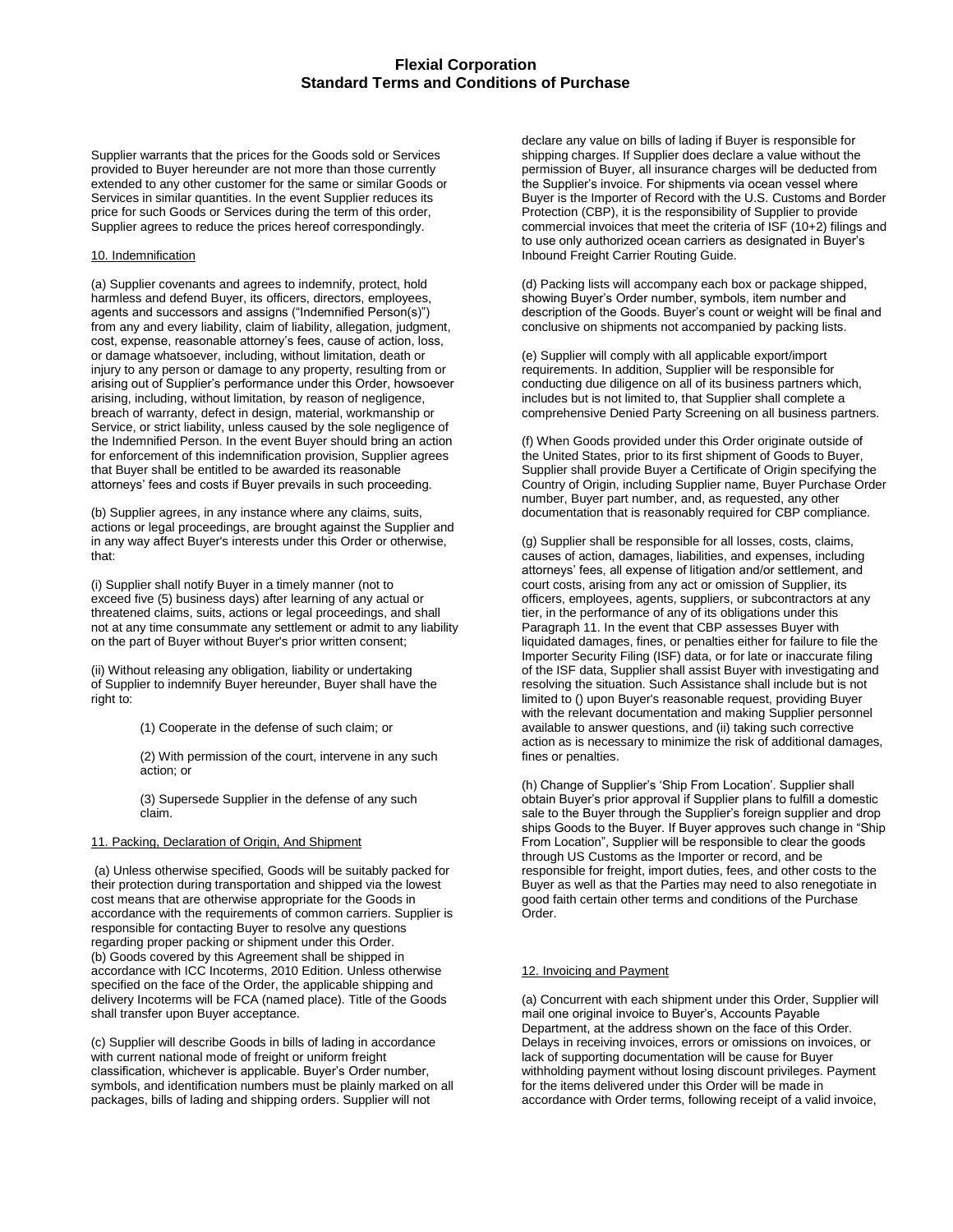or acceptance of such delivered items, whichever is later.

(b) Payment shall be deemed to have been made as of the date of mailing Buyer's payment or electronic funds transfer.

(c) Unless otherwise specified, prices include all applicable federal, state and local taxes, duties, tariffs, and similar fees imposed by any government, all of which shall be listed separately on the invoice.

## 13. Inspection of Records

If this is a time and material or cost-based Order or provides for the payment of any amount prior to final delivery of Goods hereunder based on Supplier's incurred cost, including, without limitation, progress or advance payments based on cost, Supplier agrees that its books, records and its plant, or such parts of its plant as may be engaged in the performance of this Order, shall at all reasonable times be subject to inspection by Buyer.

# 14. Changes

(a) Buyer may, at any time and without notice to third parties, including sureties (if any), unilaterally make changes within the general scope of this Order, including, but not limited to, changes in whole or part and to any one or more of the following: (i) shipping or packing instructions, (ii) place of delivery or performance, (iii) any drawings, designs, or specifications, (iv) the statement of work, (v) the method or manner of performance of the work, and (vi) Buyer-Furnished property, facilities, equipment, materials, or Services. Supplier shall perform any changes ordered by Buyer.

(b) Buyer's engineering and technical personnel may from time to time render assistance or give technical advice or discuss or affect an exchange of information with Supplier's personnel concerning the Goods or Services provided hereunder. No such action shall be deemed to be a change under the "Changes" clause of this Order and shall not be the basis for equitable adjustment. No change will be binding on Buyer unless issued in writing by an authorized representative of Buyer's purchasing department.

(c) If any change under this clause causes an increase or decrease in the cost of or the time required for performance, an equitable adjustment shall be made in price or delivery schedule or both, and the Order shall be modified in writing accordingly. Any claim by Supplier for adjustment, must be asserted in writing not later that fifteen (15) calendar days after the date of receipt by Supplier of the change order, or within such extension of that fifteen-day period as Buyer, in its sole discretion, may grant in writing at Supplier's request. Supplier's complete change proposal, fully supported by factual information, shall be submitted to Buyer's purchasing department within forty-five (45) days of the notice of change, provided, however, that Buyer may in its discretion consider any such claim regardless of when asserted, except that no claim for equitable adjustment hereunder shall be allowed if it is asserted after final payment of this Order.

(d) If the cost of property or material made obsolete or excess as a result of a change is included in Supplier's claim for adjustment, Buyer shall have the right to prescribe the disposition of such property or material.

(e) Notwithstanding any pending claims for adjustment submitted by Supplier, Supplier shall diligently proceed with the performance of this Order, as directed by Buyer, and nothing herein shall be construed as relieving Supplier of its obligations to perform, including without limitation the failure of the parties to agree upon

Supplier's entitlement to, or the amount or nature of, any such adjustment.

## 15. Schedule Acceleration/Deceleration

Notwithstanding Article 14 "Changes", Buyer may revise the delivery schedule without additional cost or change to the unit price stated in the applicable Order if (1) the delivery date of the Product under such Order is on or before the last date of the Order and (2) Buyer provides Supplier written notice of such changes.

Upon receipt of the written notice of the change, Supplier shall make its best effort to implement the change as soon as possible, but in no event shall the change be implemented later than four (4) months after notification of a schedule acceleration or three (3) months after notification of a schedule deceleration.

## 16. Compliance with Applicable Laws and Regulations

(a) Supplier will perform the requirements of this Order in compliance with all applicable laws, statutes, orders, acts, codes, rules and regulations of the United States and its individual states (including, but not limited to, the Fair Labor Standards Act, the Walsh-Healey Act, the Occupational Safety and Health Act, Executive Orders, export/import laws and regulations, Uniform Commercial Code, and Environmental Protection Acts), and of other Countries or Unions. Supplier will indemnify Buyer against any and all loss, cost, liability, damage or expense arising from or related to Supplier's failure to comply with this provision.

(b) If this Order is issued under a United States Government prime contract or subcontract, the flow down clauses attached hereto and any other provision or requirement mandated as applicable to U.S. Government subcontracts by the Federal Acquisition Regulation and or applicable government department or agency supplement (including, without limitation, the Department of Defense FAR Supplement) is hereby incorporated herein. Such government contract provisions shall be controlling over any conflicting terms and conditions set forth herein.

(c) Supplier expressly acknowledges and agrees that it will, to the extent required by law or government contract requirements, provide information and verification concerning the citizenship or immigration status of Supplier's personnel or Supplier's subcontractor personnel entering onto Buyer's premises or the premise of Buyer's prime contractor or the U.S. Government.

# 17. Government Import / Export Regulations

(a) The Goods or Services, including technical data, provided under this Order may be subject to the provision of the Export Administration Act of 1979 (50 USC 2401-2420) and the Export Administration Regulations (15 CFR 768-799) promulgated there under; the Arms Export Control Act of 1976 (22 USC 2751-2779) and the International Traffic in Arms Regulation (22 CFR 120-128 and 130) promulgated there under; and the Foreign Corrupt Practices Act. The Parties acknowledge that these statutes and regulations impose restrictions on import, export, and transfer to third countries of certain categories of Goods or Services, including technical data,, and that licenses from the U.S. Department of State and/or U.S. Department of Commerce may be required before such Goods or Services, including technical data, can be provided hereunder, and that such licenses may impose further restrictions on use of such Goods or Services, including technical data. Disclosure of such Goods and Services, including technical data to foreign persons is subject to the above regulations regardless if the export occurs in the U.S. or abroad. Supplier agrees to comply with all U.S. Governmental regulations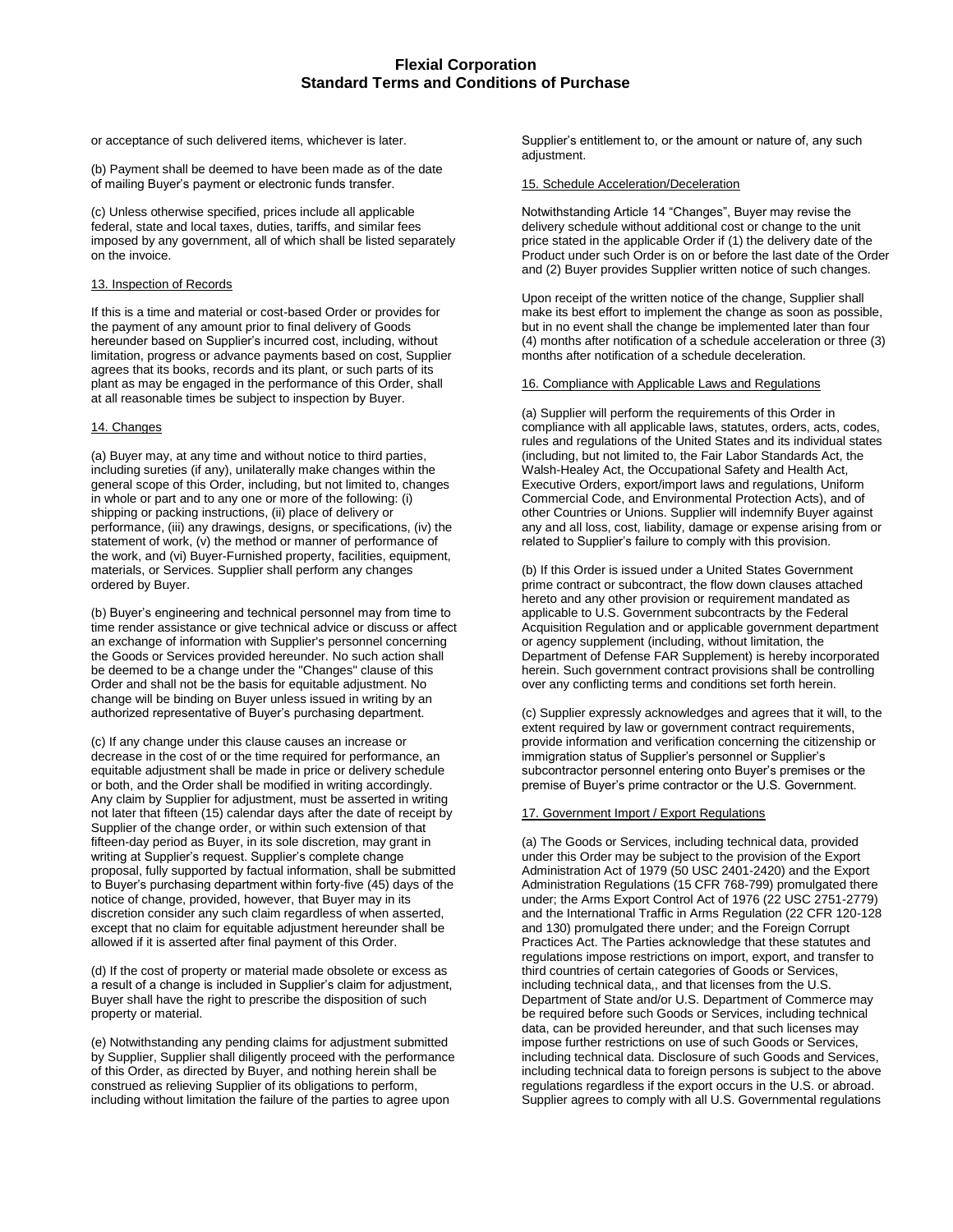mentioned above as they relate to the import, export, and reexport of Goods and Services and/or technical data, including, without limitation, the ITAR Registration requirements specified at 22 CFR 122.1.

(b) Supplier agrees to notify Buyer if any deliverable under this Order is restricted by export control laws or regulations.

(c) Supplier shall immediately notify the Buyer's Procurement Representative if Supplier is, or becomes, listed in any denied parties list or if Supplier's export privileges are otherwise denied, suspended or revoked in whole or in part by any U.S. Government entity or agency.

(d) If Supplier is engaged in the business of either exporting or manufacturing (whether exporting or not) defense articles or furnishing defense services, Supplier represents that it is registered with the Office of Defense Trade Controls, as required by the ITAR, and it maintains an effective export/import compliance program in accordance with the ITAR.

(e) Where Supplier is a signatory under a Buyer export license or export agreement (e.g., TAA, MLA), Supplier shall provide prompt notification to the Buyer's Procurement Representative in the event of changed circumstances including, but not limited to, ineligibility, a violation or potential violation of the ITAR, and the initiation or existence of a U. S. Government investigation, that could affect the Supplier's performance under this Order.

(f) Supplier shall on the first shipment to Buyer, provide to Buyer a Certificate of Origin or a Manufacturer's Affidavit for each item, and either:

(i) for U.S. sources, the U.S. Munitions List Category or Export Control Classification Number (ECCN) and the Harmonized Tariff Schedule Classification (HTS) Number.

(ii) for non-U.S. sources, the HTS Number.

(g) Supplier shall be responsible for all losses, costs, claims, causes of action, damages, liabilities and expense, including attorneys' fees, all expense of litigation and/or settlement, and court costs, arising from any act or omission of Supplier, its officers, employees, agents, suppliers, or subcontractors at any tier, in the performance of any of its obligations under this clause.

#### 18. Insurance/Disaster Recovery.

(a) Insurance. Without limiting Supplier's duty to hold harmless and indemnify Buyer, Supplier agrees to secure and maintain insurance adequate to cover the obligations and liabilities assumed hereunder with respect to all work to be performed and Goods to be produced under the Order with minimum limits as follows:

(i) Workers' Compensation and Employer's Liability Insurance in an amount sufficient by virtue of the laws of the country, state, or other governmental subdivision in which the Services or any portion of the Services are performed and Employer's Liability Insurance in the amount of \$1,000,000 for any one occurrence;

(ii) Commercial General Liability Insurance including coverage for Products and Completed Operations, Premises Liability and Contractual Liability, in which the limit of liability for property damage and bodily injuries, including accidental death, shall be a Combined Single Limit of \$5,000,000 for any one occurrence;

(iii) If Supplier vehicles are used on Buyer's premises and/or used to accomplish work under the Order or otherwise on behalf of Buyer, Automobile Liability Insurance in which the limit of liability for property damage and bodily injuries, including accidental death, shall be a combined single limit of \$1,000,000 for any one occurrence;

(iv) If Supplier or its subcontractors have Buyer's materials or equipment in its care, custody or control, Supplier shall have and maintain All-Risk Property Insurance in an amount sufficient to meet the replacement value of such material; and

(v) The following shall apply if Supplier is providing goods, component parts, materials or work classified as: (i) flight safety critical as defined in 41CFR102-36.40 or (ii) mission critical on a space system. Supplier shall maintain Aviation Products Liability, Completed Operations Liability and, if applicable to the Goods or Services, Hangarkeepers' Liability Insurance coverage in an amount of Combined Single Limit of \$10,000,000 for any one occurrence and in the aggregate (or such higher limits as Buyer may require), including AV52 coverage (War Risks Insurance). Such insurance shall remain in effect for two (2) years after the expiration or termination of the Order.

(b) The insurance limits required above may be satisfied by any combination of both primary and excess limits. For each of the above policies, Supplier shall arrange a waiver of subrogation in favor of Buyer, and with the exception of (i) Workers' Compensation and (v) Aviation Products Liability, shall name Buyer as an additional insured party. All such insurance shall be issued by companies authorized to do business under the laws of the State or jurisdiction in which all or part of the Services are to be performed, and must have an AM Best financial rating of A- (or equivalent) or better. The insurance coverages described above shall contain a provision prohibiting cancellation or material change except upon at least thirty (30) days' prior notice to Buyer.

(c) Prior to commencement of services under this agreement, Supplier shall submit a certificate of insurance in confirmation of having secured the required insurance. All certificates of insurance shall be submitted electronically to the Buyer

(d) Supplier shall require its subcontractors and lower-tier suppliers to maintain insurance in the amounts and types required by this provision.

(e) Disaster Recovery. Supplier shall have and comply with a company security and crisis management policy, which shall be revised and maintained proactively and as may be requested by Buyer in anticipation of security and crisis risks relevant to Supplier's business ("Security and Disaster Recovery Plan"). The Security and Disaster Recovery Plan shall, at a minimum, provide for the physical security of personnel at Supplier's facilities, physical security of property and facilities used for performance of this Agreement, procedural security (e.g., documentation processing, manifest procedures, shipping and receiving, cargo discrepancies), information technology security, and security training and threat awareness.

(f) Buyer Right of Review: Buyer reserves the right to review Supplier's Security and Disaster Recovery Plan (22.2.a below) and to work cooperatively with Supplier in determining if such policy is reasonably sufficient. Buyer will notify Supplier if, after reviewing Supplier's Security and Disaster Recovery Plan, Buyer believes any changes thereto to be desirable or necessary to protect Buyer's property and interests. Supplier, in its sole discretion, shall determine whether or not to implement any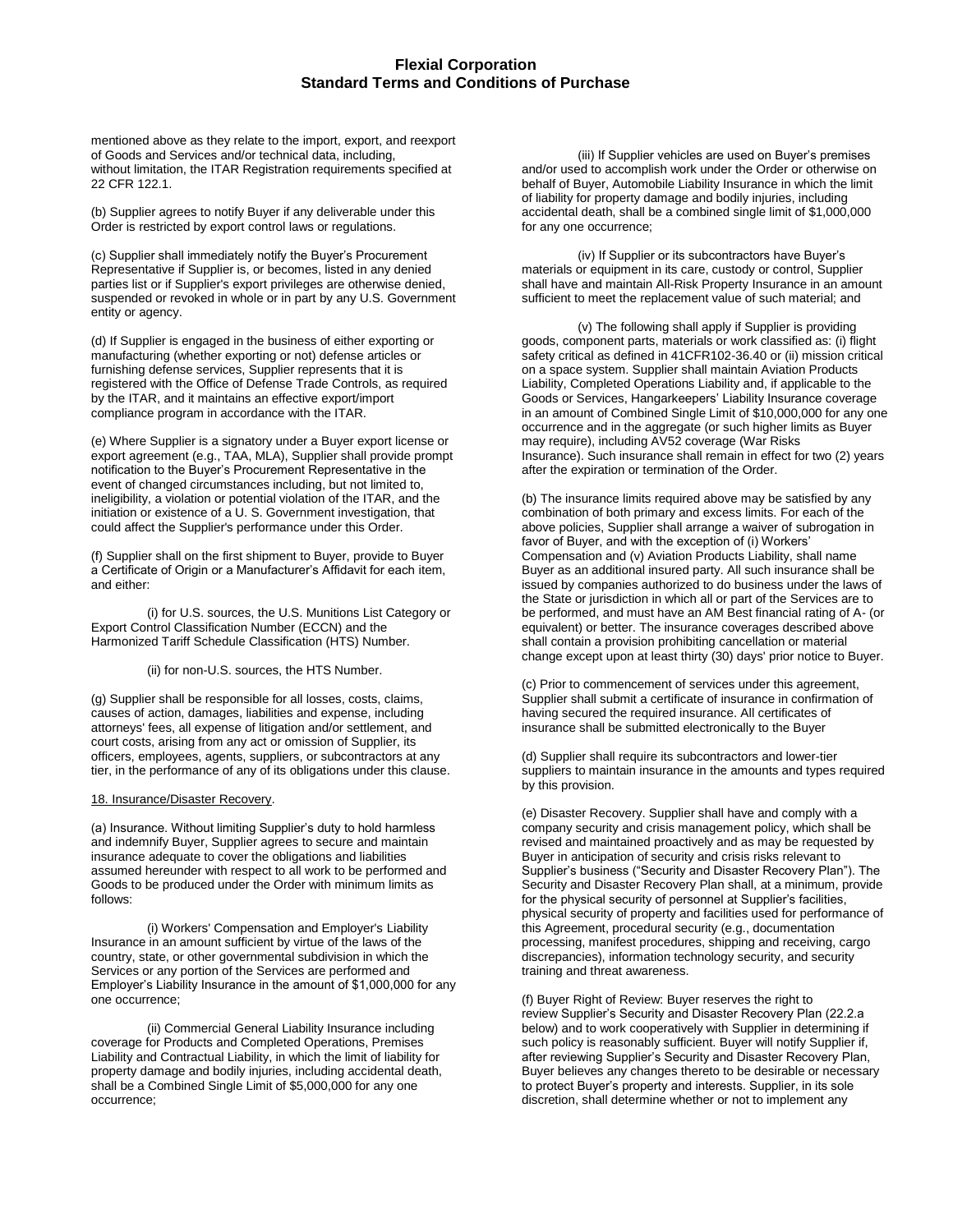actions that may be reasonably requested by Buyer, and, if necessary, the manner in which any costs related to implementation shall be borne by Supplier.

(g) The Disaster Recovery Plan shall, at a minimum, provide for: (i) the retention and retrieval of data and files; (ii) obtaining resources necessary for recovery; (iii) appropriate continuity plans to maintain adequate levels of staffing required to provide the Goods and Services during a disruptive event; (iv) procedures to address potential disruption to the Supplier's supply chain; and (v) a defined escalation process for notification of Buyer in the event of a Plan-trigger event. Supplier shall be able to demonstrate that there is a regular review, maintenance and testing of the Plan through documented exercises.

# 19. Force Majeure

(a) Neither party shall be deemed in default of this Order to the extent that any delay or failure in the performance of its obligations results from any cause beyond its reasonable control and without its fault or negligence, such as acts of God, acts of civil or military authority, embargoes, epidemics, war, riots, insurrections, fires, explosions, earthquakes, floods, unusually severe weather conditions, or strikes ("Force Majeure").

(b) If any Force Majeure condition affects Supplier's ability to perform, Supplier shall give immediate notice to Buyer and Buyer may elect to either: (1) Cancel at no cost to Buyer the affected Order(s) or any part thereof, (2) suspend the affected Order(s) or any part for the duration of the Force Majeure condition, with the option to obtain elsewhere Goods and Services to be furnished under such Order(s) and deduct from any commitment under such Order(s) the quantity of the Goods and Services obtained or for which commitments have been made elsewhere or (3) resume performance under such Order(s) once the Force Majeure condition ceases, with an option in Buyer to extend any affected Delivery Date or performance date up to the length of time the Force Majeure condition endured. Unless Buyer gives written notice otherwise within thirty (30) days after being notified of the Force Majeure condition, option (2) shall be deemed selected. 20. Termination for Convenience

(a) Buyer may, at any time by written notice to Supplier, terminate all or any part of this Order for Buyer's convenience, in which event Supplier agrees to stop work immediately as to the terminated portion of this Order and to notify subcontractor(s) to stop work, and protect and preserve property in its possession in which Buyer has an interest. If this Order is terminated, in whole or in part, for Buyer's convenience, Supplier shall be paid an amount, to be mutually agreed upon, which shall be adequate to cover the reasonable cost of Supplier's actual performance of Services under this Order to the effective date of termination, plus a reasonable profit thereon provided that no amount shall be paid to Supplier for (i) any anticipatory profits related to Services under this Order not yet performed, or (ii) costs incurred due to Supplier's failure to terminate Services as ordered on the effective date of termination. Buyer shall have no obligation to make any of the aforementioned payments to Supplier, either for completed Goods or in connection with terminated work in process, unless Supplier shall establish to Buyer's satisfaction that such completed Goods, or the work in process, including materials, are unusable in connection with Supplier's other business. In no event shall the termination charges and all previous payments made under this Order exceed the total Order value shown on the face of this Order.

(b) Supplier shall submit to Buyer all claims resulting from such termination within sixty (60) days after Supplier's receipt of

Buyer's notice of termination. Buyer shall have, upon reasonable advanced notice, the right to inspect Supplier's records, facilities, work, and materials relating to performance of the Order for purposes of evaluating Supplier's claim.

#### 20. Termination for Default:

(a) Buyer may terminate the whole or any part of this Order in any of the following circumstances:

(i) If Supplier fails to deliver the Goods or to perform the Services required by this Order within the time specified herein, or any extension thereof granted by Buyer in writing; or

(ii) If Supplier fails to perform any of the other provisions of this Order or so fails to make progress as to endanger performance of this Order in accordance with its terms, and in either of these two (2) circumstances does not cure such failure within a period of ten (10) days after receipt of notice from Buyer specifying such failure; or

(iii) In the event of suspension of Supplier's business, insolvency, institution of bankruptcy, liquidation proceedings by or against Supplier, appointment of a trustee or receiver for Supplier's property or business, or any assignment, reorganization or arrangement by Supplier for the benefit of creditors; or

(iv) If otherwise expressly authorized under the provisions of this Order;

(b) Buyer may require Supplier to transfer title and deliver to Buyer in the manner and to the extent directed by Buyer (1) any completed Goods, and (2) such partially completed Goods and materials, parts, tools, dies, jigs, fixtures, plans, drawings, information, and contract rights, (hereinafter called "manufacturing materials") as Supplier has produced or acquired for the performance of this Order, including the assignment to Buyer of Supplier's subcontracts; and Supplier shall protect and preserve property in possession of Supplier in which Buyer has an interest. Payment for completed Goods delivered to and accepted by Buyer shall be at the Order price. Payment for manufactured materials delivered to and accepted by Buyer and for the protection and preservation of property shall be at a price determined in the same manner as provided in Article 20 hereof, except that Supplier shall not be entitled to profit. Buyer may withhold from Supplier monies otherwise due Supplier for completed Goods and/or manufacturing materials in such amounts as Buyer determines necessary to protect Buyer against loss due to outstanding liens or claims against said Goods.

(c) If this Order is entirely or partially terminated by Buyer under this section, Buyer may procure, upon such terms and in such manner as Buyer may deem appropriate, goods or services similar to those so terminated, and Supplier shall be liable to Buyer for any and all re-procurement costs for such similar goods or services, including any price for such similar goods or services that is higher than this Order provided however, that Supplier shall continue the performance of this Order to the extent not terminated. Supplier shall not be liable for such additional costs if Supplier's failure to perform this Order:

(i) arises out of causes beyond the control and without the fault or negligence of Supplier. Such causes may include, but are not restricted to, acts of God or of the public enemy, acts of a government in its sovereign capacity, fires, floods, epidemics, quarantine restrictions, strikes, freight embargoes, and unusually severe weather; or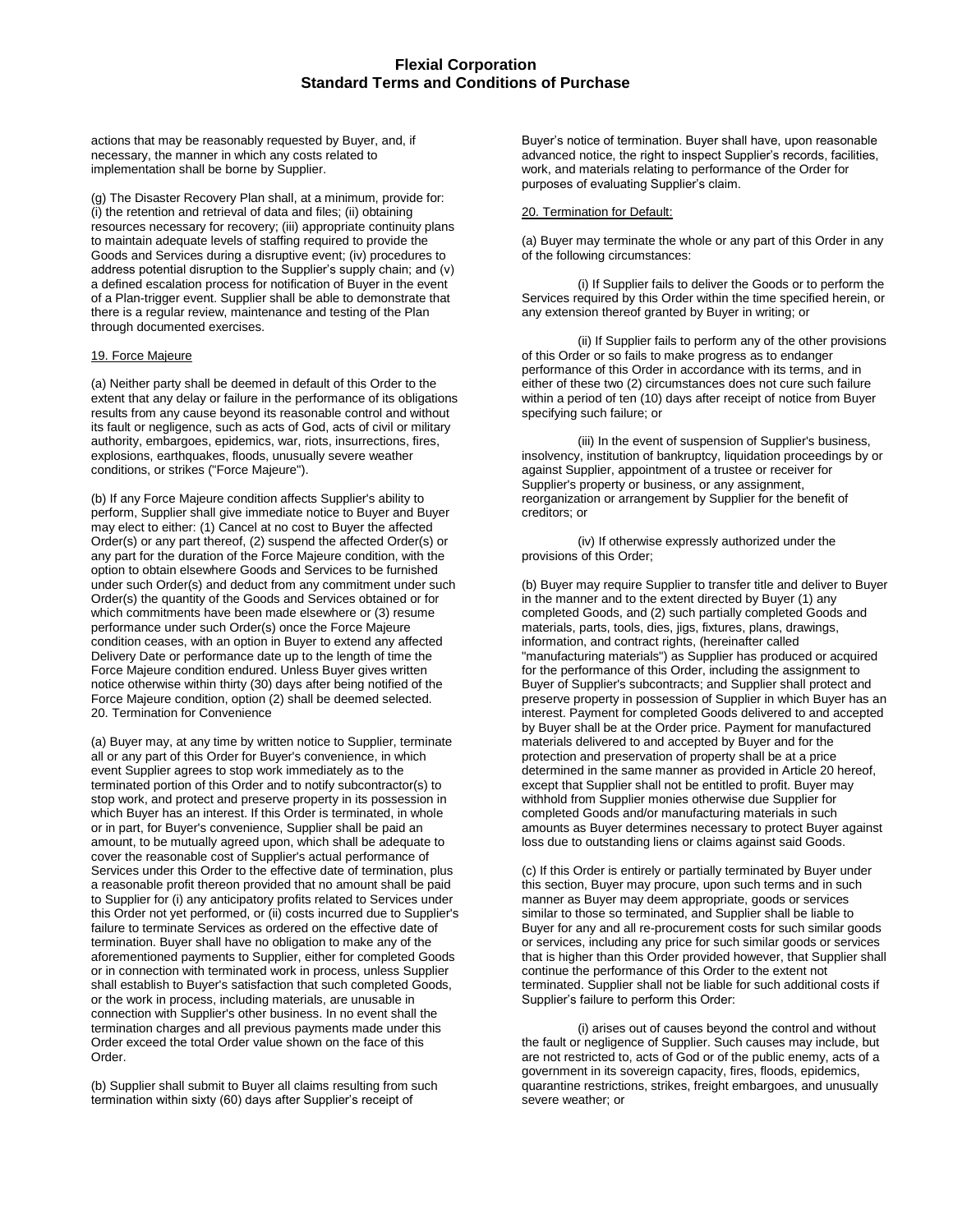(ii) is caused by the default of a vendor or subcontractor to Supplier, so long as such default arises out of causes beyond the control of both the Supplier and the vendor or subcontractor, and the subcontracted goods or services were not obtainable from other sources in sufficient time to permit Supplier to meet the required delivery schedule.

(iii) No cause shall constitute a basis for excusable delay unless Supplier has notified Buyer in writing of the existence of such cause within ten (10) days from the beginning thereof.

(d) if after notice of termination under this section, it is determined that Supplier was not in default, or that the default was excusable, the rights and obligations of the parties shall be the same as if the notice of termination had been issued pursuant to the section entitled "Termination for Convenience."

## 21. Suspension of Work

(a) Buyer may, by written notice, suspend all or part of the work to be performed under this Order for a period not to exceed one hundred (100) days. Within such period of any suspension of work, Buyer may: (i) cancel the suspension of work; (ii) terminate the Order in accordance with the "Termination for Convenience" clause; (iii) terminate the Order in accordance with the "Termination for Default" clause, if applicable; or (iv), with the written consent of the Supplier, extend the stop work period.

(b) Supplier shall resume work whenever a suspension is canceled. Buyer and Supplier shall negotiate an equitable adjustment in the price or schedule or both if: (i) this Order is not canceled or terminated, (ii) the suspension results in a change in Supplier's cost of performance or ability to meet the Order delivery schedule, and (iii) the Supplier asserts a claim for such adjustment within twenty-five (25) days after the suspension is canceled. Supplier shall submit its fully supported request for equitable adjustment no later than sixty (60) days, or such other time as Buyer may allow, after the suspension is canceled.

#### 22. Environmental, Health, & Safety

Supplier represents and warrants that it shall perform all obligations under this Order in compliance with all applicable Federal, State, and local environmental, health, and safety laws and regulations.

# 23. Ozone Depleting Substances

Supplier represents and warrants that none of the Goods contain or are manufactured using any substances restricted under the Montreal Protocol on Ozone Depleting Substances.

# 24. Electrostatic Discharge Control Requirements

Supplier will determine if any Goods ordered by Buyer are electrostatic discharge (ESD) sensitive and, if so, will comply with the following requirements: (i) Supplier will design, manufacture, test, and repair these Goods using good commercial ESD control practices at all related sites and facilities; (ii) Goods supplied to Buyer that are susceptible to ESD damage as delivered will be properly handled and packaged to prevent ESD damage; and (iii) packages containing ESD sensitive items will be marked with an appropriate caution label.

#### 25. Access To Supplier's Facilities

(a) Buyer, Buyer's customer and relevant regulatory authorities

will have access to Supplier's, and all other facilities involved in this Order, where they will have access to all procedures, practices, processes, associated documents and records related to quality assurance, quality control and configuration control. Buyer reserves the right to determine and verify the quality of work, records and material. Supplier will notify Buyer of any change in the location of Supplier's facility.

(b) When Supplier is contracted to perform a service on the Buyer's premises, Supplier agrees to follow all of the site's applicable Environmental, Health & Safety procedures, including, but not limited to, the Facility's Environmental Management System (EMS), Safety Management System (SMS), and Emergency Action Plan (EAP). All waste generated by the Supplier while on Buyer's premises must be managed in accordance to the EMS, and all waste Supplier generates while on Buyer's site becomes Buyer's responsibility. The Supplier may be audited to ensure compliance with these requirements.

(c) Facility Specific Environmental, Health & Safety requirements will be delineated on the Statement of Work (SOW).

## 26. Supplier Changes In Product, Manufacturing Location, Or Process Definition

Buyer must be promptly notified of changes in the, manufacturing location of the Goods, or process definition that were not requested by Buyer. Notification should describe the change or changes that have been made or are being proposed. Buyer reserves the right to require its approval of the manufacturing location of the Goods or the process change before the Supplier forwards the Goods.

## 27. Intellectual Property Indemnity

Supplier shall indemnify and defend Buyer and Buyer's customers and their respective officers, agents and employees against liability and losses, including costs, for infringement of any United States or foreign patent, copyright, trademark, or other intellectual property arising out of the manufacture of delivery of the Goods or performance of Services under this Order or out of the use or disposal by, or for the account of, Buyer, Buyer's customer and/or the Government, of such Goods or Services. The foregoing indemnity shall not apply unless Supplier shall have been informed as soon as practicable by Buyer, Buyer's customer and/or the Government, of the suit or action or other proceedings alleging such infringement and shall have been given such opportunity as is afforded by applicable laws, rules or regulations to participate in the defense thereof.

#### 28. Subcontracting

Supplier agrees to obtain Buyer's written approval before subcontracting this Order or any substantial portion of this Order. However, this requirement will not apply to the purchase of standard commercial supplies or raw materials on which Supplier will perform further work.

#### 29. Assignment

The assignment of any right or interest in this Order, without the written permission of Buyer, will be void and totally ineffective. Supplier may, with written consent of Buyer, assign claims for money due or to become due through a bank, trust company, federal lending agency or other financial institution. Supplier will not delegate any obligation under this Order without the written permission of Buyer and any attempted delegation without written permission will be void and totally ineffective for all purposes. Any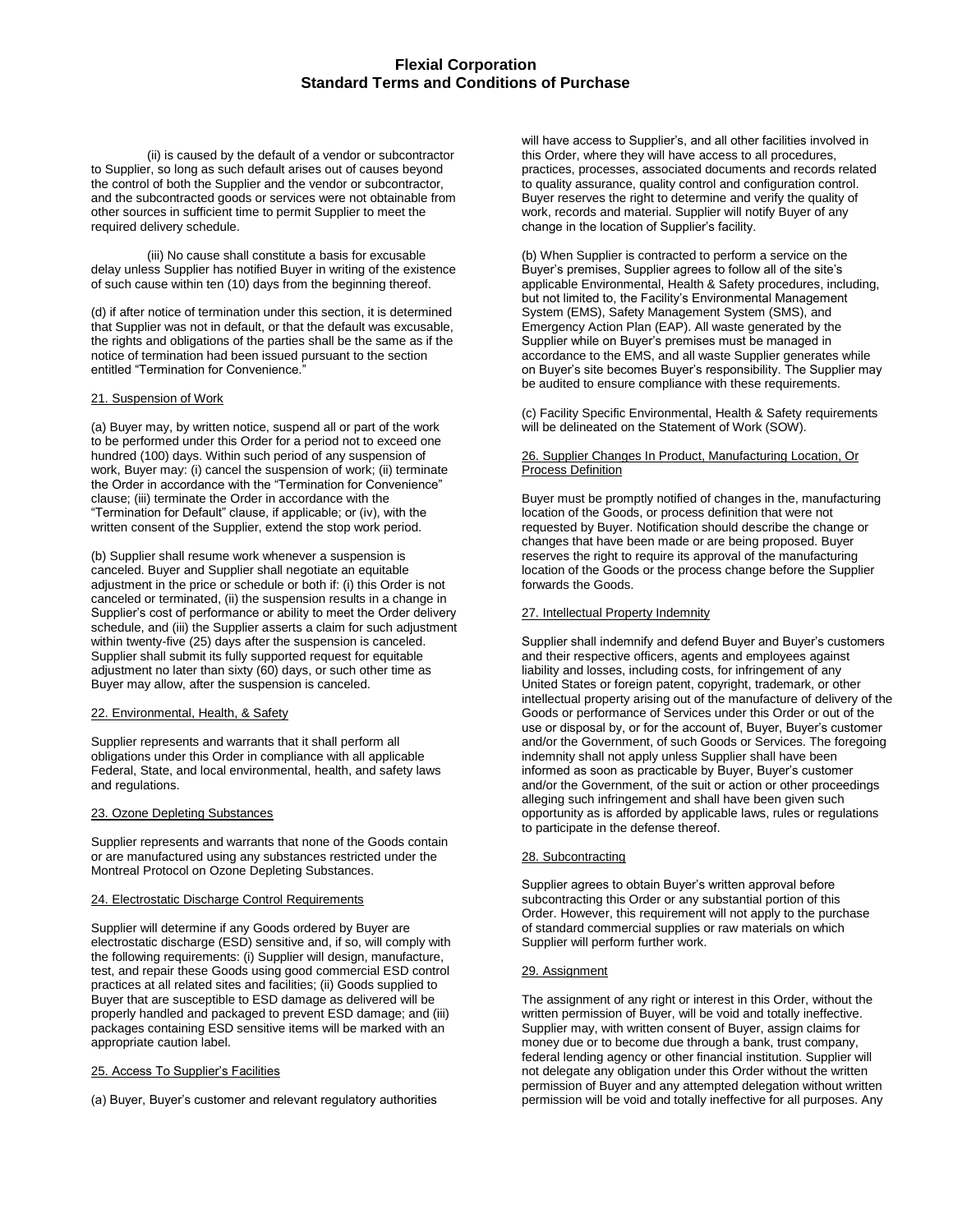permitted assignment will provide that payment by Buyer to an assignee of any amount will be subject to set-off or recoupment for any present or future claims which Buyer may have against Supplier and will be valid only after Supplier has provided Buyer with two properly executed copies of the assignment.

## 30. Governing Law and Interpretation

The requirements of this Order will be interpreted and construed in accordance with the laws of the State of Delaware, excluding choice of law rules. Buyer's remedies described herein shall be cumulative and in addition to any remedies provided by law or in equity. The failure of Buyer to insist upon strict performance of any of the terms of this Order or to exercise any rights under this Order will not be construed as a waiver of Buyer's right to assert or rely on any such terms or rights in the future. Jurisdiction and venue for any suit between the Parties hereto arising out of or connected with this Order or the goods or services furnished hereunder shall lie only in the County of Erie and State of New York. In the event this Order is issued to an international Supplier in a country that has ratified the United Nations Convention on the International Sales of Goods (UNCISG), it is expressly agreed that the UNCISG will not apply. The Parties agree that English is the official language of this Order and all documents related to the Order shall be supplied and reviewed in the English language.

## 31. Confidential, Proprietary and Trade Secret Information and Materials

(a) Buyer and Supplier will each keep confidential and protect from unauthorized use and disclosure all (i) confidential, proprietary and/or trade secret information; (ii) tangible items containing, conveying or embodying such information; and (iii) tooling identified as being subject to this provision and obtained, directly or indirectly, from the other in connection with this Order (collectively referred to as "Proprietary Information"). Buyer and Supplier will each use and disclose Proprietary Information of the other only in the performance of and for the purposes of this Order.

(b) However, despite any other obligations or restrictions imposed by this provision, Buyer will own and maintain all rights in any design and/or development work or items, including software, that are produced by Supplier under the Order and paid for by Buyer. Further, Buyer will have the right to use, disclose and reproduce Supplier's Proprietary Information and make derivative works for the purposes of testing, certification, use, sale and support of any item delivered in connection with this Order. Any such use, disclosure, reproduction or derivative work by Buyer will include restrictions suitable under the particular circumstances.

(c) The restrictions on disclosure and use of Buyer's Proprietary Information by Supplier will apply to all materials derived therefrom by Supplier. Upon Buyer's request at any time, and in any event upon

the completion, termination or cancellation of this Order, Supplier will return to Buyer all of Buyer's Proprietary Information and all derivative materials and copies unless specifically directed otherwise in writing by Buyer. Supplier will not, without the prior written authorization of Buyer, sell or otherwise dispose of (as scrap or otherwise) any parts or other materials containing, conveying, embodying or made in accordance with any of Buyer's Proprietary Information. Prior to disposing of such parts or other materials as scrap, Supplier will render them unusable. Buyer will have the right to audit Supplier's compliance with this provision.

(d) Supplier may disclose Buyer's Proprietary Information to its subcontractors as required for the performance of this Order, provided that legends are maintained on each disclosure and subcontractors first agree in writing to the same obligations imposed on Supplier by this provision. Supplier will be liable to Buyer for any breach of this obligation by a subcontractor. The requirements of this provision will take precedence over any inconsistent restrictive legends or notices applied to Proprietary Information and will survive the performance, completion, termination or cancellation of this Order.

(e) Notwithstanding any other provisions of these Terms and Conditions, upon prior written notice to Buyer and to the extent that such use will not interfere with Supplier's performance of purchase orders with Buyer, Supplier with the Government's authorization, may use any Proprietary Information or items, which the Government owns or for which it has the right to authorize use on other Government contracts or subcontracts.

(f) *Notice of Immunity Under the Defend Trade Secrets Act of 2016 ("DTSA").* Notwithstanding any other provision of these terms and conditions, Supplier acknowledges and shall ensure that its sub-suppliers and the employees of Supplier and subsuppliers are aware that an individual shall not be held criminally or civilly liable under any United States Federal or State trade secret law for the disclosure of a trade secret that is made in confidence to a United States Federal, State, or local government official or to an attorney solely for the purpose of reporting or investigating a suspected violation of law. An individual shall not be held criminally or civilly liable under any United States Federal or State trade secret law for the disclosure of a trade secret that is made in a complaint or other document filed in a lawsuit or other proceeding, if such filing is made under seal. An individual who files a lawsuit for retaliation by an employer for reporting a suspected violation of law may disclose the trade secret to the attorney of the individual and use the trade secret information in the court proceeding, if the individual files any document containing the trade secret under seal; and does not disclose the trade secret, except pursuant to court order.

# 32. Disputes

Any dispute that arises under or is related to this Order that cannot be settled by mutual agreement of the Parties following consideration through ascending levels of their respective management, up to and including their Presidents or Chief Executive Officers, may be submitted to and decided by a court of competent jurisdiction in the County of Erie, State of New York, except for injunctive relief to protect against the unauthorized release or use of Proprietary Information, which may be brought in any court of competent jurisdiction. Pending final resolution of any dispute, Supplier will diligently proceed with the performance of this Order, including the delivery of Goods, as directed by Buyer. Upon resolution of the dispute, this Order shall be equitably adjusted, if necessary, to reflect such resolution.

#### 33. Entire Agreement

This Order contains the entire agreement of Buyer and Supplier with respect to its terms and supersedes any and all prior agreements, understandings and communications between them. No amendment or modification of this Order will be valid or binding unless it is in writing and is signed by Buyer's authorized Purchasing Department Representative.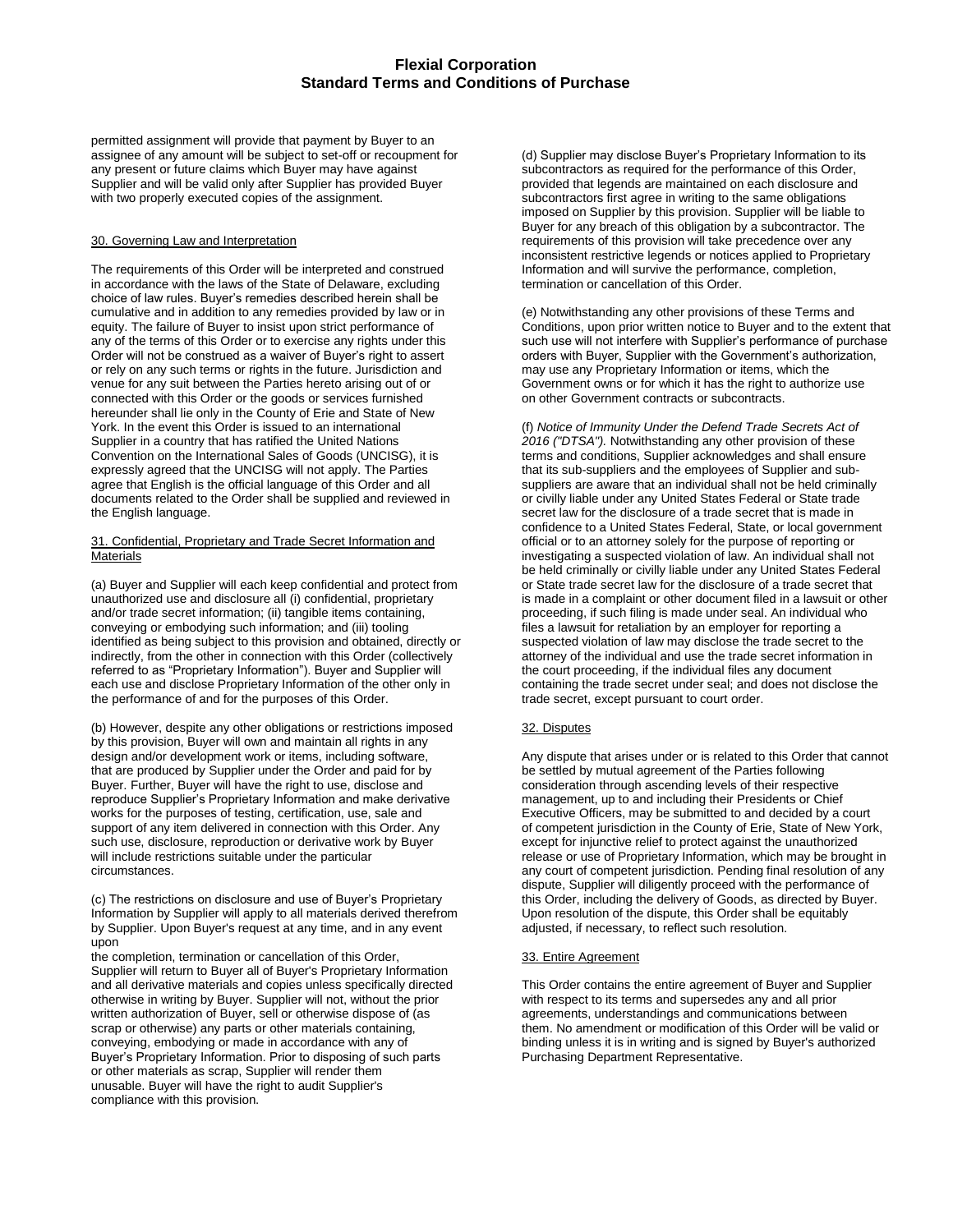## 34. Federal, State and Local Taxes

Except as may be otherwise provided in the Order, the price includes all applicable Federal, State and local taxes and duties.

# 35. Order of Precedence

The various documents constituting this Order shall, insofar as is possible, be interpreted so as to be consistent with one another. In the event that a conflict or ambiguity arises in the interpretation of this Order, said conflict or ambiguity shall be resolved in accordance with the following order of precedence, with the first listed item having a higher precedence than later listed items: (a) provisions required by statute, regulation or Government contract; (b) provisions set forth on the face page of this Order; (c) this Terms and Conditions document; (d) the Statement of Work attached hereto, if any; (e) Specifications approved by Buyer; and (f) Drawing(s) approved by Buyer.

# 36. Intellectual Property Rights

(a) All technical work product, including inventions (whether patented or not), information, data, documents, drawings, software, software documentation, designs, specifications and processes produced by or for Supplier, either alone or with others, using funds paid by Buyer under this Order will be the exclusive property of Buyer and will be delivered to Buyer promptly upon request.

(b) All inventions conceived, developed or first reduced to practice by or for Supplier, either alone or with others, using funds paid by Buyer under this Order, and any patents based on any such inventions will be the exclusive property of Buyer. Supplier will (i) promptly disclose all such inventions to Buyer in writing and (ii) execute all papers, cooperate with Buyer and perform all acts necessary in connection with the filing, prosecution or assignment of related patents or patent applications on behalf of Buyer.

(c) All works of authorship, including documents, drawings, software, software documentation, photographs, videotapes, sound recordings and images, created by or for Supplier using funds paid by Buyer under this Order, together with all copyrights subsisting therein, will be the sole property of Buyer. To the extent permitted under United States copyright law, all such works will be works made for hire, with the copyrights therein vesting in Buyer.

(d) Supplier grants to Buyer, and to Buyer's subcontractors and customers in connection with work being performed for Buyer, an irrevocable, nonexclusive, paid-up, worldwide license under any patents, copyrights, industrial designs and mask works owned or controlled by Supplier at any time and existing prior to or during the term of this Order, but only to the extent that such patents or copyrights would otherwise interfere with Buyer's or Buyer's subcontractors', suppliers' or customers' use or enjoyment of the goods being delivered under this Order or the work product, inventions or works of authorship belonging to Buyer under this Order. Neither Party's property shall be used, disclosed to others or reproduced for any purpose, including, but not limited to, (1) the design, manufacture, or repair of parts, or to obtain U.S. Federal Aviation Administration ("FAA") and European Aviation Safety Agent ("EASA") or any other governmental approval to do so; or (2) to provide any part by sale or otherwise, to any person or entity other than the other Buyer or Supplier.

(e) Supplier grants to Buyer and to Buyer's subcontractors and customers in connection with Goods or Services being performed hereunder, a perpetual, nonexclusive, paid-up, world-wide license to reproduce, distribute copies of, perform publicly, display

publicly and make derivative works from software included in or provided with or for the goods delivered under this Order (Software) and related information and materials (Software Documentation) as reasonably required by Buyer in connection with (i) the testing, certification, use, sale or support of a product or the manufacture, testing, certification, use, sale or support of any item including and/or utilizing the goods delivered under this Order or (ii) the design or acquisition of hardware or software intended to interface with Software. The license granted to Buyer includes the right to grant sublicenses to its customers as reasonably required in connection with customers' operation, maintenance, overhaul and modification of any item including and/ or utilizing Software. All copies and derivative works made pursuant to the foregoing license or any sublicense to a customer will automatically become the property of Buyer or customer, and Buyer agrees to preserve Supplier's copyright notice thereon to the extent that such notice was included with the original Software and/or Software Documentation. Supplier acknowledges that Buyer is the owner of all copies of Software and Software Documentation provided to or made by Buyer or customers pursuant to this Order, and Supplier authorizes Buyer and customers to dispose of, and to authorize the disposal of, the possession of any such copies by rental, lease or lending or by any act in the nature of rental, lease or lending.

# 37. Offset Notification

Definition: For purposes of this Order, "Offset Agreement" or "Offset Commitment", means an agreement, arrangement, or understanding between Buyer and a foreign country or other corporation under which Buyer has agreed to purchase or acquire, or to promote the purchase or acquisition by other entities of, goods or services produced, manufactured, grown, or extracted, in whole or in part, in that foreign country in consideration for the purpose by the foreign country of articles or services from Buyer. Regardless of whether this Order is in direct support of a foreign sale, to the extent allowed by applicable law, Supplier agrees that it will assist Buyer to satisfy its Offset Agreements and Commitments. During the term of this Order in support of Buyer's offset obligations, supplier agrees to inform Buyer when it is considering procurement of products and services from non-United States sources in connection to the supply of products subject to this Order. Offset credits arising out of or resulting from, directly or indirectly, this order are for the exclusive use of Buyer and may be used by Buyer and any of its affiliates and subsidiaries to fulfill all past, present and future Offset Agreements. In addition, Supplier agrees to identify and retain for Buyer's use any rights to offset credits generated by its subcontractors arising out of or resulting from this Order.

# 38. Notices

All notices required or permitted to be given in connection with this Order shall be deemed to be properly given if in writing and delivered to the receiving party at the address (including to the attention of the individual representative, if specified) shown on the face of this Order or to such other address or individual representative specified from time to time by such written notice. Notice shall be deemed effective upon receipt.

# 39. Duty to Proceed

Supplier shall proceed diligently with the performance of this Order. Except as expressly authorized in writing by Buyer, no failure of Buyer to perform or Supplier and Buyer to reach any agreement provided for by the terms of this Order shall excuse the Supplier from proceeding.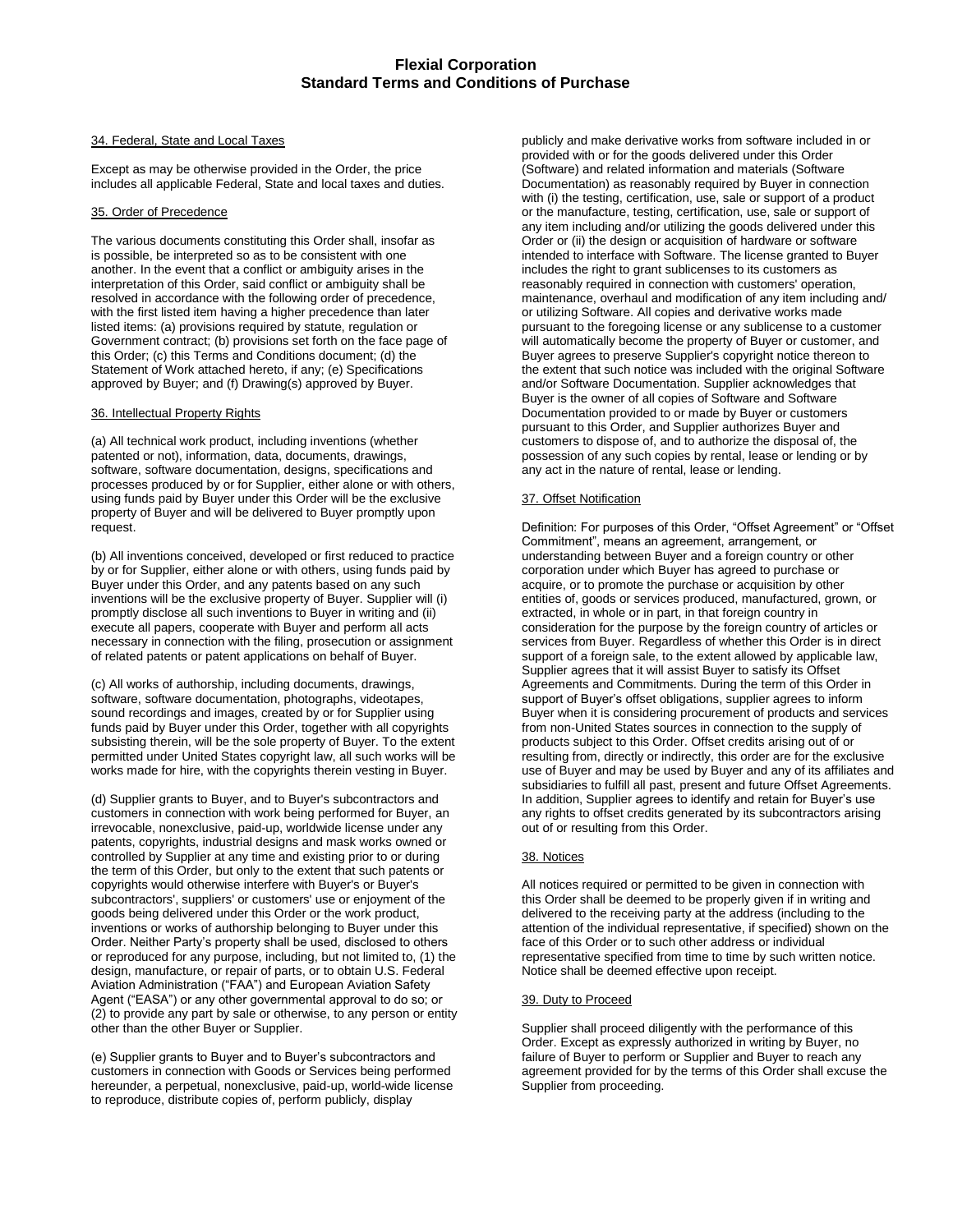#### 40. Partial Invalidity/Unenforceability

If in any instance any provision of this Order shall be determined to be invalid or unenforceable under any applicable law, such provision shall be ineffective only to the extent of such prohibition or unenforceability. The remaining provisions shall be given effect in accordance with their terms.

# 41. Survival

Supplier agrees that the Warranty, Indemnification, Inspection of Records, Intellectual Property Rights, Cumulative Remedies, Offset, Intellectual Property Indemnity and Confidential, Proprietary and Trade Secret Information and Materials provisions of this Order and all provisions which relate to claims which may be made by Buyer under this Order shall survive and continue in full force and effect upon the termination of this Order, unless otherwise agreed to in writing by a duly authorized representative of the Supplier and an attorney in Buyer's Legal Department.

#### 42. No Waiver

Buyer's failure to seek a remedy for any breach by Supplier or Buyer's failure to insist on performance of any of the terms or conditions herein or to exercise any right or privilege hereunder shall not thereafter be deemed a waiver for any such terms, conditions, or privileges or any other terms, conditions, or privileges whether of the same or similar type.

#### 43. Cumulative Remedies

The rights and remedies herein reserved to Buyer shall be cumulative and additional to any other or further rights and remedies provided in law or equity.

#### 44. Non-Endorsement Policy

(a) Neither Buyer's purchase of Goods nor procurement of Services from Supplier shall be deemed in any way to constitute or authorize Buyer's endorsement of Supplier or of Supplier's Goods and/or Services. Accordingly, any release, advertisement, or publication of information, (whether oral or written, in whatsoever format, and regardless of medium) relating to this Contract or to any Order and/or relating to Buyer's obtaining Goods and/or Services from Supplier shall require the advance written permission of Buyer, which Buyer may, in its sole discretion, elect to withhold for any reason or for no reason. This provision shall extend to, but shall not be limited to, the following: news bulletins, press releases articles, brochures, advertisements, marketing material, promotional material, and speeches. Further, Supplier shall not use any Buyer trademarks or trade names for any purpose, unless otherwise expressly authorized by Buyer in writing, which such authorization shall be at Buyer's sole discretion.

(b) Supplier further agrees to include this provision in any subcontract awarded as a result of this Order.

(c) In the event of Supplier's breach of this provision, Buyer shall, in addition to other available remedies, have the right to terminate this Order in accordance with the provisions of Article 21 of this Order.

## 45. Independent Contractor Relationship

(a) Supplier's relationship to Buyer shall be that of an independent contractor and this Order does not create an agency, partnership, or joint venture relationship between Buyer and Supplier or Buyer and Supplier personnel. Supplier personnel engaged in performing Services under this Order shall be deemed employees of Supplier and shall not for any purposes be considered employees or agents of Buyer. Supplier assumes full responsibility for the actions and supervision of such personnel while engaged in Services under this Order. Buyer assumes no liability for Supplier personnel.

(b) Nothing contained in this Order shall be construed as granting to Supplier or any personnel of Supplier rights under any Buyer benefit plan.

(c) Supplier personnel: (i) will not remove Buyer or its Customer's assets from Buyer's or Customer's premises without Buyer authorization; (ii) will use Buyer or Customer assets only for purposes of this Contract; (iii) will only connect with, interact with or use Buyer's computer networks and equipment, communications resources, programs, tools or routines as Buyer agrees, all at Supplier's risk and expense, and then only in compliance with applicable Buyer policies; and (iv) will not share or disclose user identifiers, passwords, cipher keys or computer dial port telephone numbers. Buyer may monitor any communications made over or data stored in Buyer computer networks and equipment or communications resources.

#### 46. Prohibited Software

This clause only applies to any IP that includes software whether developed or not or whether included or intended to be included in, or interoperable with automated test equipment or software development tools.

(a) As used herein, "Prohibited License" means the General Public License ("GPL") or Lesser Library GPL, the Artistic License (e.g. PERL), the Mozilla Public License, the Netscape Public License, the Sun Community Source License, the Sun Industry Standards License, or variations thereof, including without limitation licenses referred to as "GPL Compatible, Free Software License."

(b) As used herein, "Prohibited Software" means software that incorporates or embeds software in, or uses software in connection with, as part of, bundled with, or alongside any (1) Open Source, publicly available, or "free" software, library or documentation, or (2) software that is licensed under a Prohibited License, or (3) software provided under a license that (a) subjects the delivered software to any Prohibited License, or (b) requires the delivered software to be licensed for the purpose of making derivative or be redistributable at no charge, or (c) obligates Buyer to sell, loan, distribute, disclose or otherwise make available or accessible to any third party (i) the delivered software, or any portion thereof, in object code and/or source code formats, or (ii) any products incorporating the delivered software, or any portion thereof, in object code and/or source code formats or (iv) any commercial software or software licenses.

(c) Unless Supplier has obtained Buyer's prior written consent, which Buyer may withhold in its own discretion, Supplier shall not use in connection with this Order, or deliver to Buyer any Prohibited Software. Before Buyer will consider providing written approval for the incorporation of such Prohibited Software, Supplier shall first identify all Prohibited Software incorporated into Goods or Services to be performed and/or delivered under this Order, including a complete source code listing of the Software comprising the Goods or Services with a description of the operation of the Software in English and